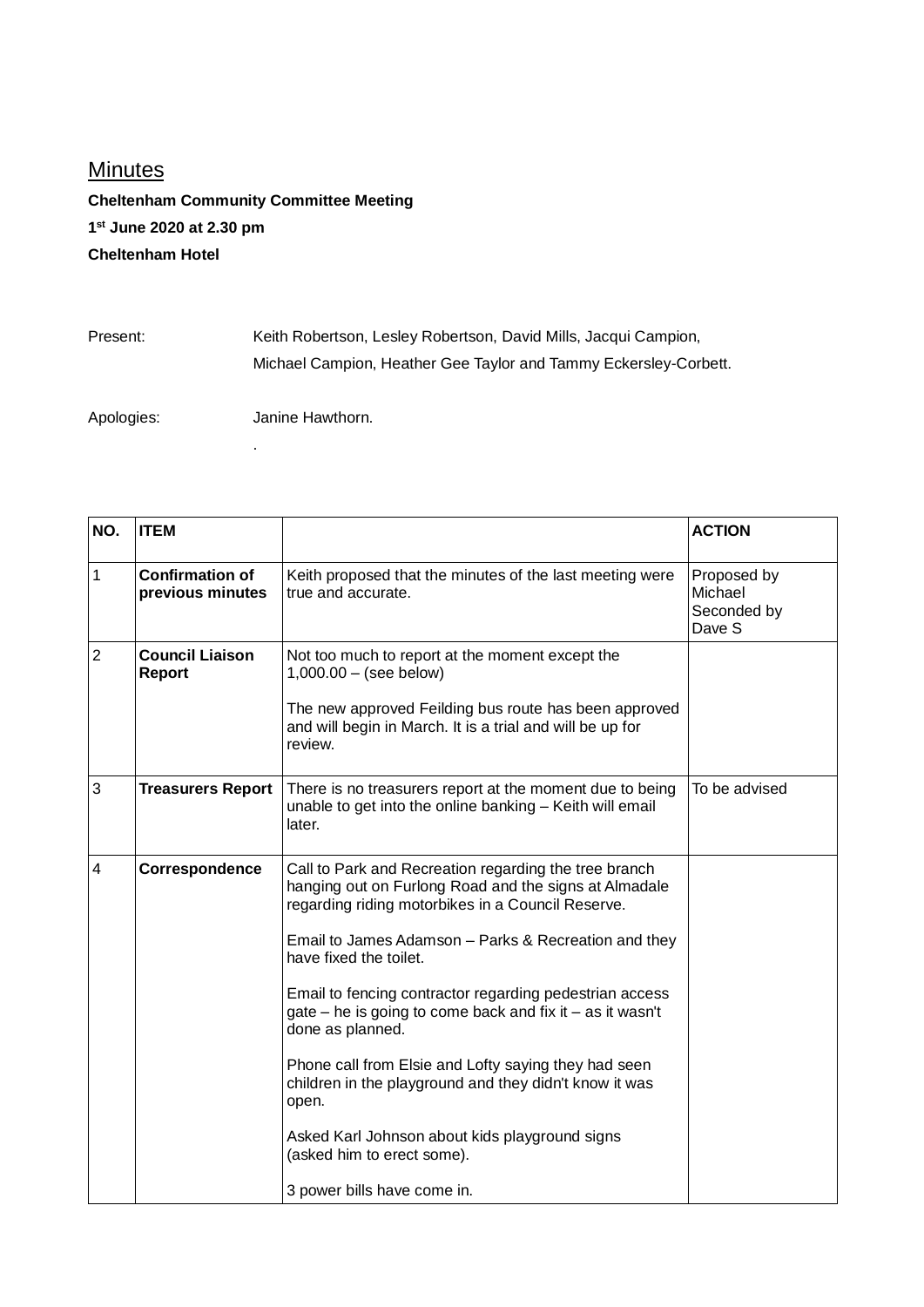|                        | Email from Janine regarding draft Community Plan -                                                                                                                                                                |                    |
|------------------------|-------------------------------------------------------------------------------------------------------------------------------------------------------------------------------------------------------------------|--------------------|
|                        | funding was unsuccessful for Cycleway.                                                                                                                                                                            |                    |
| <b>Matters Arising</b> | David Mills had a look at sections – they are still there.<br>Whether Council would go with $\frac{1}{4}$ acre – he didn't know.                                                                                  |                    |
|                        | Proposed scheme to take brown water into fielding – it<br>will be at least 3 years before starting here.                                                                                                          |                    |
|                        | Somebody asked would people be able to hook into that<br>line $-$ apparently the answer is no $-$ because it is<br>pressurised.                                                                                   |                    |
|                        | Heather told the committee that there is a surplus in the<br>budget and Council are giving up to \$1,000.00 to each<br>community towards a post-covid event - Ask Janine who<br>to apply to.                      |                    |
|                        | Keith thanked the MDC for the sealing across the road -<br>it is most appreciated!                                                                                                                                |                    |
|                        | Keith proposed $-$ an annual Anzac event $-$ get the kids<br>and people in the village involved.                                                                                                                  |                    |
|                        | And possibly a time capsule – covid related – everyone<br>could write something about what this covid time has<br>meant for them – committee members thought it a good<br>idea.                                   |                    |
|                        | <b>Almadale</b>                                                                                                                                                                                                   |                    |
|                        | There has been no news – nothing about repairs to<br>bridge.                                                                                                                                                      |                    |
|                        | Playground                                                                                                                                                                                                        |                    |
|                        | We had a \$500.00 donation from the Patel Family. It is to<br>go towards something across the road – and a plaque to<br>go on as well.                                                                            |                    |
|                        | There was talk about fruit trees at the back of the play<br>area - also - do we have any plans for shade?                                                                                                         |                    |
|                        | We still have 10,000 outstanding debt to the Council for<br>cushion floor. We still have 5,000 left from fencing from<br>next years budget – we need to find the other 5,000.<br>Heather suggested to ask Janine. | Keith to follow up |
|                        | Then we will need more money for Phase $2$ – regarding<br>adding more things. Keith did a little survey asking the<br>local children what they would like to see:                                                 |                    |
|                        | They said Swings / Baby Swing, See-Saw, big and small<br>slides, Roundabout, Fireman's Pole, exercise area<br>(outside gym), hamster wheel, maypole, log obstacle<br>course and pull roundabout.                  |                    |
|                        | Keith made a donation to St John of \$100.00 on behalf of                                                                                                                                                         |                    |